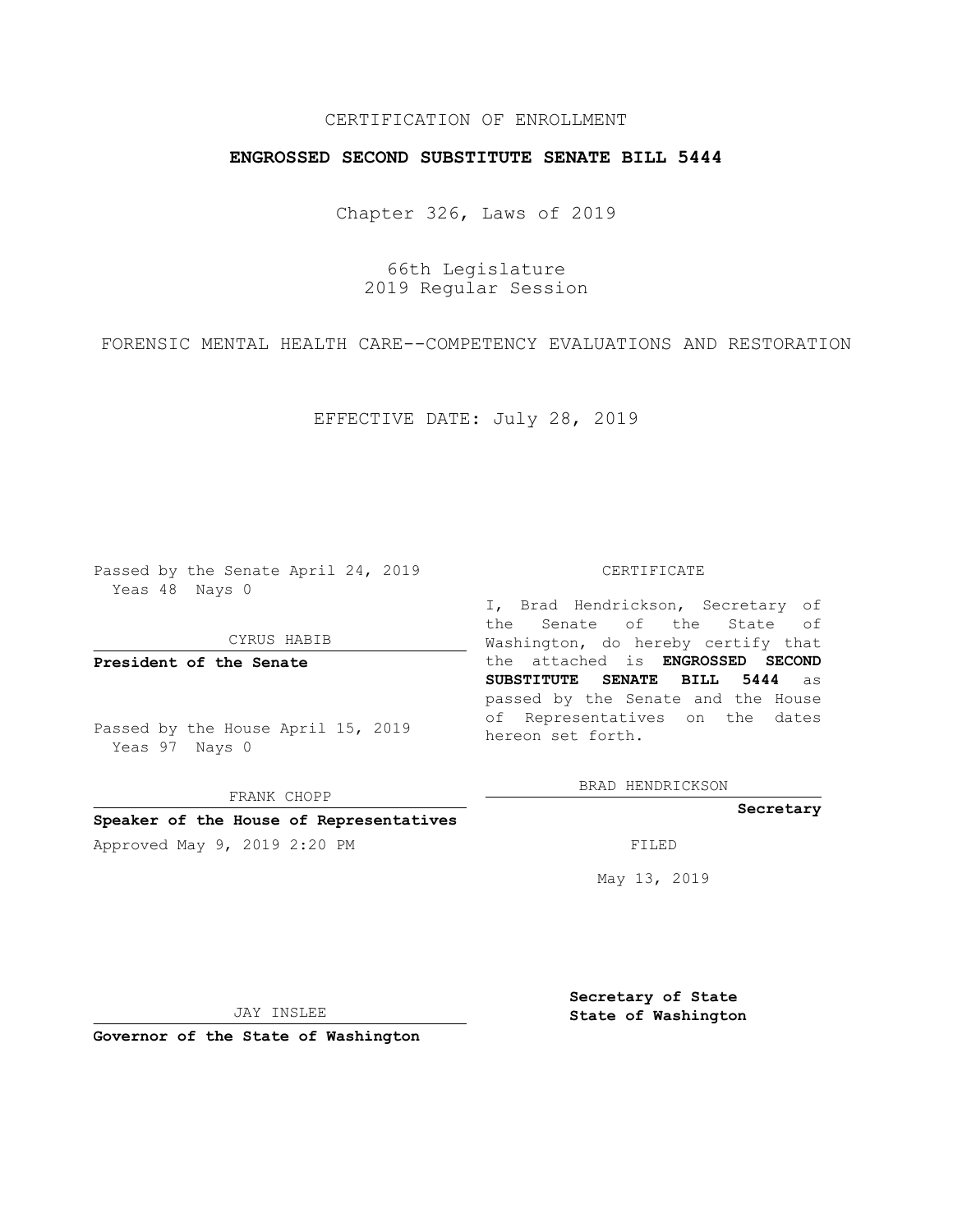## **ENGROSSED SECOND SUBSTITUTE SENATE BILL 5444**

AS AMENDED BY THE HOUSE

Passed Legislature - 2019 Regular Session

## **State of Washington 66th Legislature 2019 Regular Session**

**By** Senate Ways & Means (originally sponsored by Senators Dhingra, O'Ban, Darneille, Wagoner, Frockt, Kuderer, and Nguyen; by request of Office of the Governor)

READ FIRST TIME 03/01/19.

 AN ACT Relating to providing timely competency evaluations and restoration services to persons suffering from behavioral health disorders within the framework of the forensic mental health care system consistent with the requirements agreed to in the Trueblood settlement agreement; amending RCW 10.31.110, 10.77.086, and 10.77.088; adding a new section to chapter 10.77 RCW; and creating a 7 new section.

BE IT ENACTED BY THE LEGISLATURE OF THE STATE OF WASHINGTON:

 NEW SECTION. **Sec. 1.** The legislature recognizes that there has been a nationwide increase in the number of individuals with behavioral health disorders in the criminal justice system. The legislature also recognizes that reforms must be made to our own behavioral health systems and services to meet the increasing demands 14 in our state, to provide timely competency evaluations and restoration services, and to comply with federal court orders issued in *A.B., by and through Trueblood, et al., v. DSHS, et al.*, No. 15-35462 ("Trueblood"). The legislature acknowledges that these reforms will require the support of a broad range of stakeholders, including local law enforcement, prosecuting attorneys, defense attorneys, community members, and health care providers. The legislature further acknowledges the significant efforts of the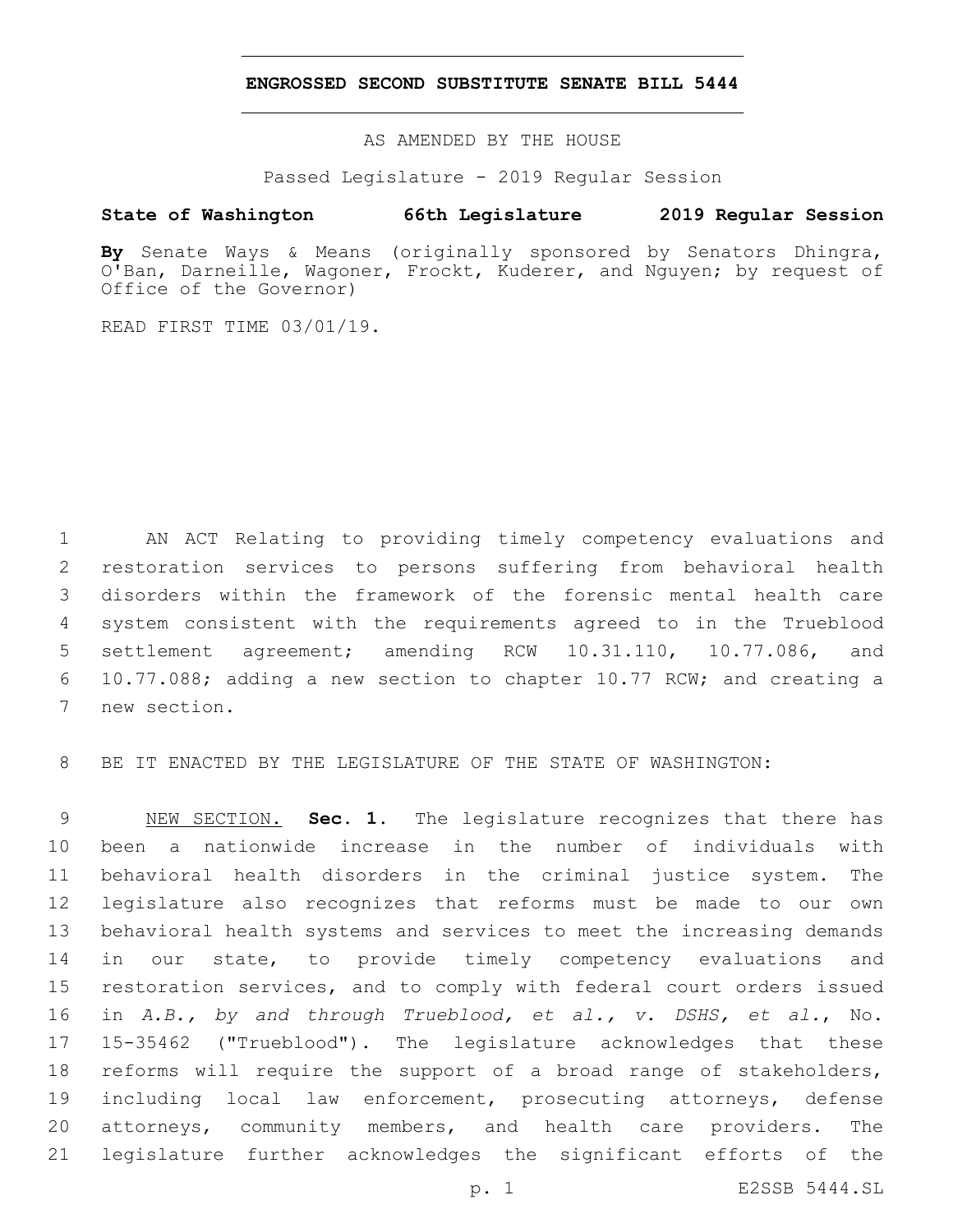parties to the Trueblood litigation to establish a roadmap and framework within their settlement agreement for proposed systemic reforms to the forensic mental health care system. It is the intent of the legislature to enact appropriate reforms consistent with the goals agreed to in the Trueblood settlement agreement, to continue to engage with stakeholders and community partners to address the needs of this vulnerable population, and to ensure that the public safety 8 needs of our communities are met.

 NEW SECTION. **Sec. 2.** A new section is added to chapter 10.77 10 RCW to read as follows:

 (1) Subject to the limitations described in this section, a court may appoint an impartial forensic navigator employed by or contracted by the department to assist individuals who have been referred for 14 competency evaluation.

 (2) A forensic navigator must assist the individual to access services related to diversion and community outpatient competency restoration. The forensic navigator must assist the individual, prosecuting attorney, defense attorney, and the court to understand the options available to the individual and be accountable as an officer of the court for faithful execution of the responsibilities 21 outlined in this section.

 (3) The duties of the forensic navigator include, but are not 23 limited to, the following:

 (a) To collect relevant information about the individual, including behavioral health services and supports available to the individual that might support placement in outpatient restoration, 27 diversion, or some combination of these;

(b) To meet with, interview, and observe the individual;

 (c) To present information to the court in order to assist the court in understanding the treatment options available to the individual to support the entry of orders for diversion from the forensic mental health system or for community outpatient competency restoration, and to facilitate that transition; and

 (d) When the individual is ordered to receive community outpatient restoration, to provide services to the individual including:36

 (i) Assisting the individual with attending appointments and classes relating to outpatient competency restoration;

(ii) Coordinating access to housing for the individual;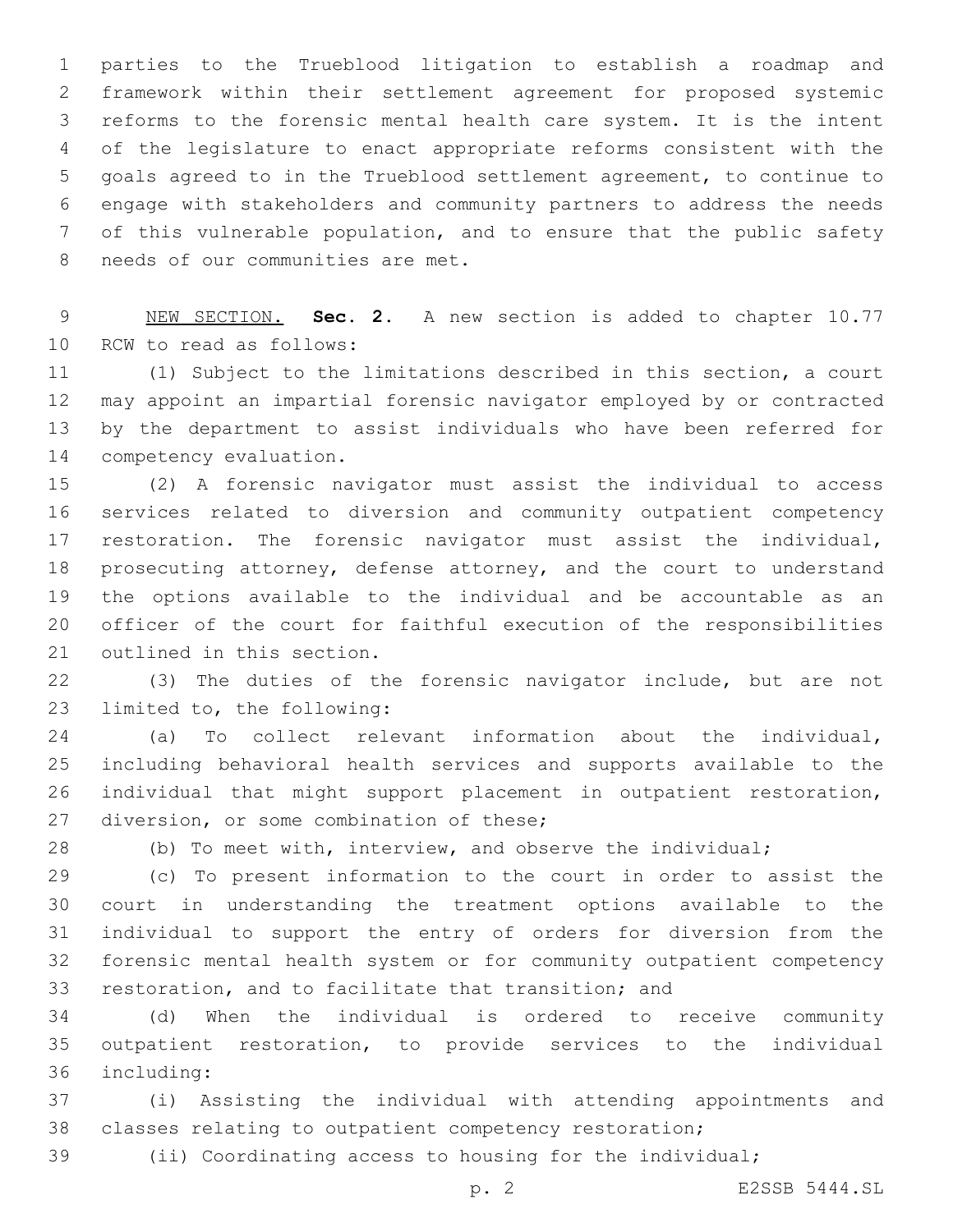(iii) Meeting with the individual on a regular basis;

 (iv) Providing information to the court concerning the individual's progress and compliance with court-ordered conditions of release, which may include appearing at court hearings to provide 5 information to the court;

 (v) Coordinating the individual's access to community case 7 management services and mental health services;

 (vi) Assisting the individual with obtaining prescribed 9 medication and encouraging adherence with prescribed medication;

 (vii) Planning for a coordinated transition of the individual to 11 a case manager in the community behavioral health system;

 (viii) Attempting to follow up with the individual to check whether the meeting with a community-based case manager took place;

 (ix) When the individual is a high utilizer, attempting to connect the individual with high utilizer services; and

 (x) Attempting to check up on the individual at least once per month for up to sixty days after coordinated transition to community behavioral health services, without duplicating the services of the 19 community-based case manager.

 (4) Forensic navigators may submit nonclinical recommendations to the court regarding treatment and restoration options for the individual, which the court may consider and weigh in conjunction 23 with the recommendations of all of the parties.

 (5) Forensic navigators shall be deemed officers of the court for 25 the purpose of immunity from civil liability.

 (6) The signed order for competency evaluation from the court shall serve as authority for the forensic navigator to be given access to all records held by a behavioral health, educational, or law enforcement agency or a correctional facility that relates to an individual. Information that is protected by state or federal law, including health information, shall not be entered into the court record without the consent of the individual or their defense 33 attorney.

 (7) Admissions made by the individual in the course of receiving services from the forensic navigator may not be used against the 36 individual in the prosecution's case in chief.

 (8) A court may not issue an order appointing a forensic navigator unless the department certifies that there is adequate forensic navigator capacity to provide these services at the time the 40 order is issued.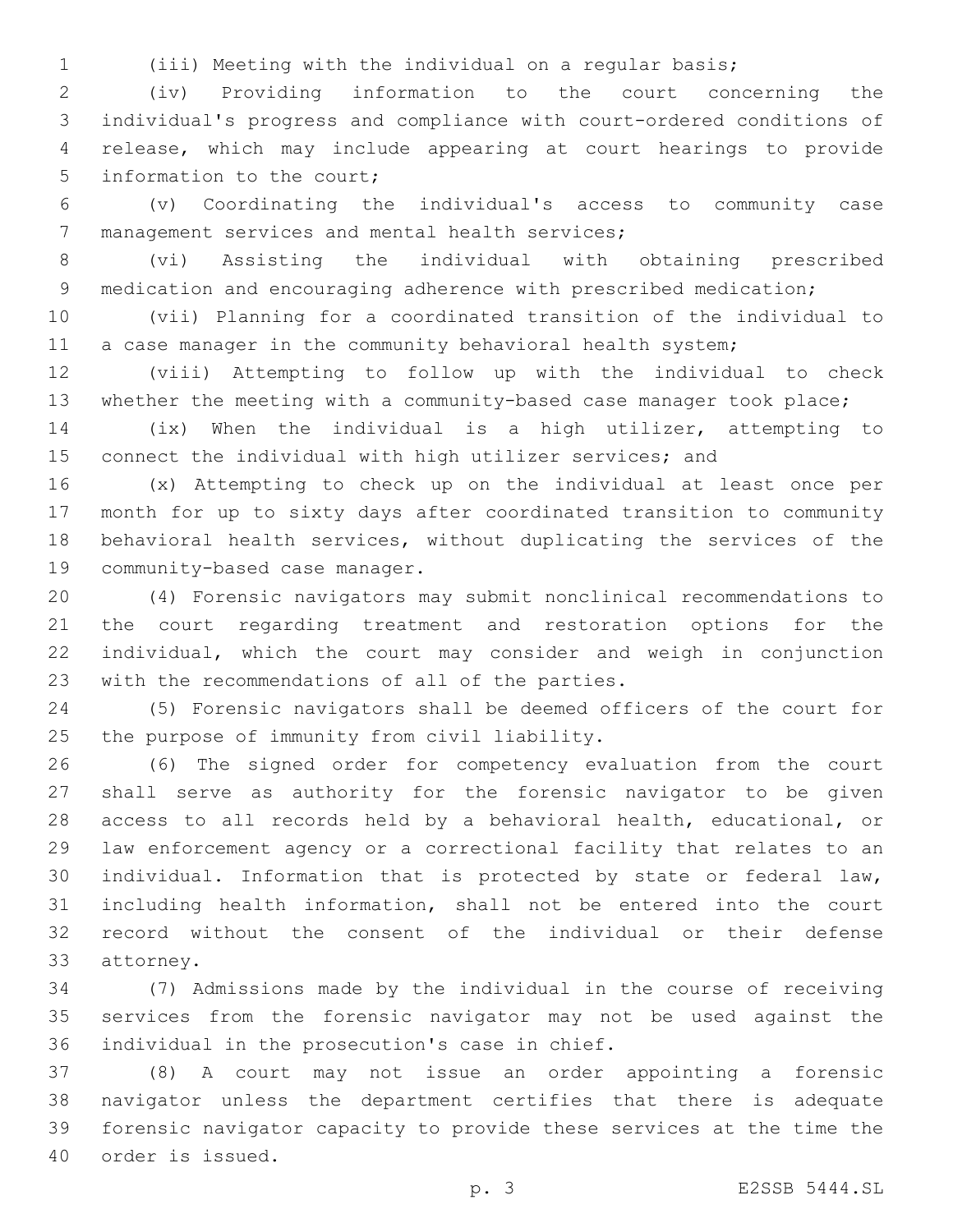1 **Sec. 3.** RCW 10.31.110 and 2014 c 225 s 57 are each amended to 2 read as follows:

3 (1) When a police officer has reasonable cause to believe that 4 the individual has committed acts constituting a ((nonfelony)) crime 5 ((that is not a serious offense as identified in RCW 10.77.092)), and 6 the individual is known by history or consultation with the 7 behavioral health organization, managed care organization, behavioral 8 health administrative services organization, crisis hotline, or local 9 crisis services providers to suffer from a mental disorder, in 10 addition to existing authority under state law, as an alternative to 11 arrest, the arresting officer ((may)) is authorized and encouraged 12 to:

 (a) Take the individual to a crisis stabilization unit as defined 14 in RCW  $71.05.020$  ( $(46)$ )). Individuals delivered to a crisis stabilization unit pursuant to this section may be held by the facility for a period of up to twelve hours. The individual must be examined by a mental health professional within three hours of 18 arrival;

 (b) Take the individual to a triage facility as defined in RCW 71.05.020. An individual delivered to a triage facility which has elected to operate as an involuntary facility may be held up to a period of twelve hours. The individual must be examined by a mental health professional within three hours of arrival;

24 (c) Refer the individual to a mental health professional for 25 evaluation for initial detention and proceeding under chapter 71.05 26 RCW; or

27 (d) Release the individual upon agreement to voluntary 28 participation in outpatient treatment.

29 (2) If the individual is released to the community, the mental 30 health provider shall make reasonable efforts to inform the arresting 31 officer of the planned release ((within a reasonable period of time 32 after the)) prior to release if the arresting officer has 33 specifically requested notification and provided contact information 34 to the provider.

35 (3) In deciding whether to refer the individual to treatment 36 under this section, the police officer ((shall)) must be quided by 37 ((standards)) local law enforcement diversion guidelines for 38 behavioral health developed and mutually agreed upon with the 39 prosecuting authority  $((\tau + \text{white}) )$  with an opportunity for consultation 40 and comment by the defense bar and disability community. These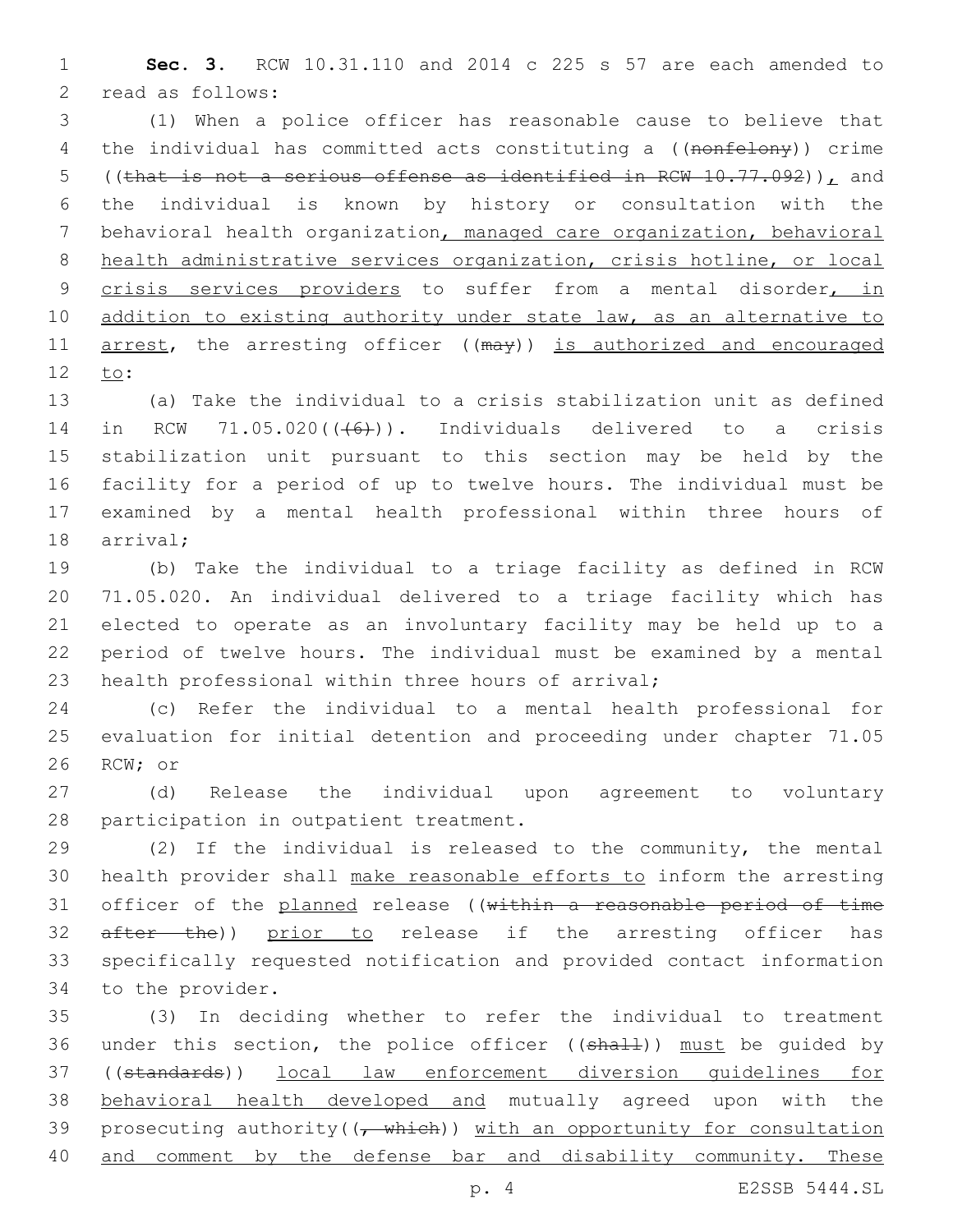guidelines must address, at a minimum, the length, seriousness, and recency of the known criminal history of the individual, the mental 3 health history of the individual, ((where)) if available, the opinions of a mental health professional, if available, and the 5 circumstances surrounding the commission of the alleged offense. The guidelines must include a process for clearing outstanding warrants or referring the individual for assistance in clearing outstanding warrants, if any, and issuing a new court date, if appropriate, without booking or incarcerating the individual or disqualifying him 10 or her from referral to treatment under this section, and define the circumstances under which such action is permissible.

 (4) Any agreement to participate in treatment shall not require individuals to stipulate to any of the alleged facts regarding the criminal activity as a prerequisite to participation in a mental health treatment alternative. The agreement is inadmissible in any criminal or civil proceeding. The agreement does not create immunity from prosecution for the alleged criminal activity.

 (5) If an individual violates such agreement and the mental health treatment alternative is no longer appropriate:

 (a) The mental health provider shall inform the referring law 21 enforcement agency of the violation; and

 (b) The original charges may be filed or referred to the prosecutor, as appropriate, and the matter may proceed accordingly.

 (6) The police officer is immune from liability for any good 25 faith conduct under this section.

 **Sec. 4.** RCW 10.77.086 and 2015 1st sp.s. c 7 s 5 are each 27 amended to read as follows:

 (1)(a)(i) If the defendant is charged with a felony and determined to be incompetent, until he or she has regained the competency necessary to understand the proceedings against him or her and assist in his or her own defense, but in any event for a period 32 of no longer than ninety days, the court  $($ :

 $(33 \left( \frac{A}{A} \right))$  shall commit the defendant to the custody of the secretary ((who shall place such defendant in an appropriate facility of the department for evaluation and treatment; or

 (B) May alternatively order the defendant to undergo evaluation and treatment at some other facility or provider as determined by the department, or under the guidance and control of a professional person. The facilities or providers may include community mental

p. 5 E2SSB 5444.SL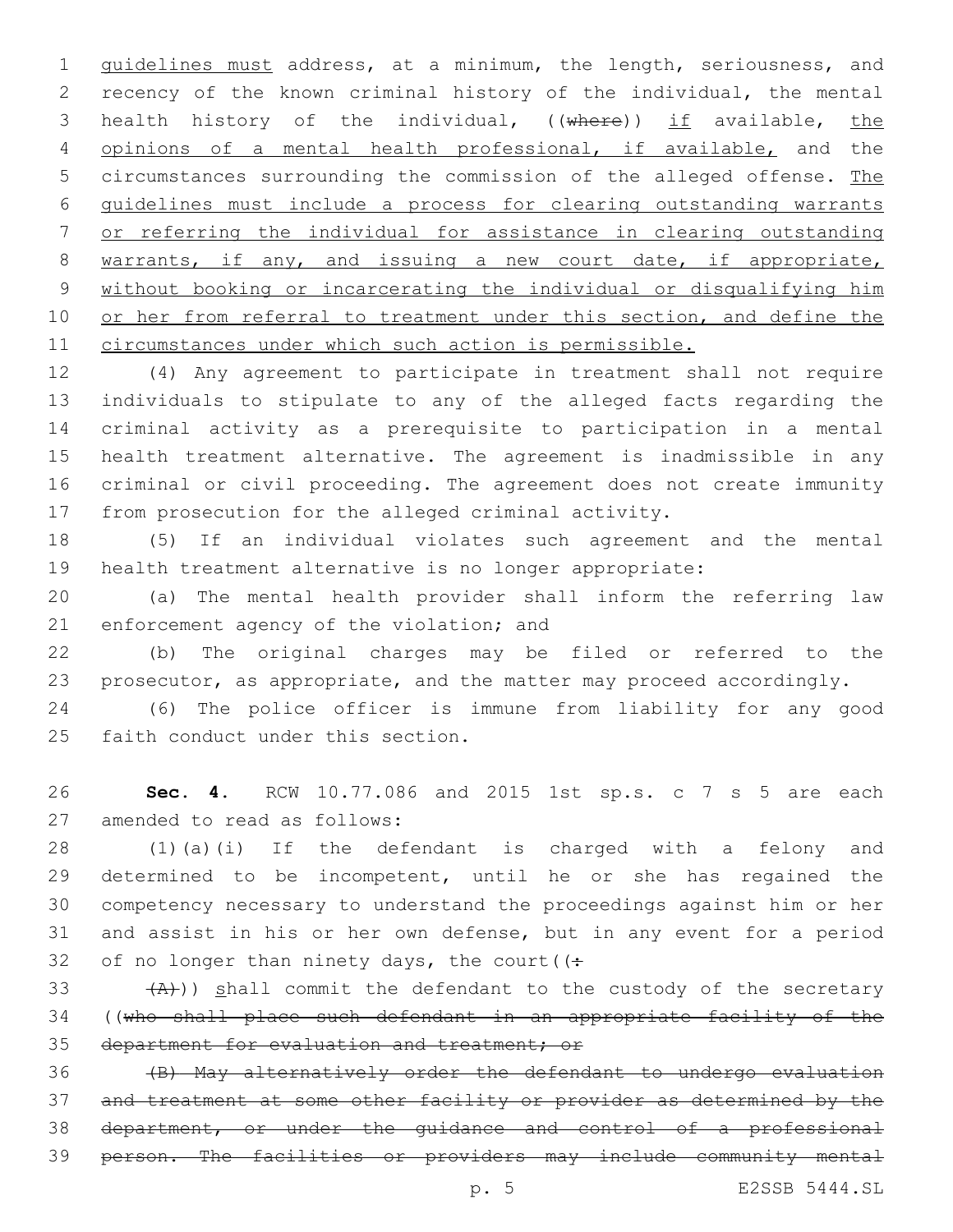health providers or other local facilities that contract with the department and are willing and able to provide treatment under this 3 section. During the 2015-2017 fiscal biennium, the department may contract with one or more cities or counties to provide competency restoration services in a city or county jail if the city or county jail is willing and able to serve as a location for competency restoration services and if the secretary determines that there is an emergent need for beds and documents the justification, including a 9 plan to address the emergency. Patients receiving competency restoration services in a city or county jail must be physically 11 separated from other populations at the jail and restoration treatment services must be provided as much as possible within a 13 therapeutic environment.)) for competency restoration. Based on a 14 recommendation from a forensic navigator and input from the parties, the court may order the defendant to receive inpatient competency restoration or outpatient competency restoration. (A) To be eligible for an order for outpatient competency restoration, a defendant must be clinically appropriate and be willing to: (I) Adhere to medications or receive prescribed intramuscular 21 medication; and

(II) Abstain from alcohol and unprescribed drugs.

 (B) If the court orders inpatient competency restoration, the 24 department shall place the defendant in an appropriate facility of the department for competency restoration.

26 (C) If the court orders outpatient competency restoration, the 27 court shall modify conditions of release as needed to authorize the department to place the person in approved housing, which may include access to supported housing, affiliated with a contracted outpatient competency restoration program. The department, in conjunction with 31 the health care authority, must establish rules for conditions of participation in the outpatient competency restoration program, which must include the defendant being subject to medication management and regular urinalysis testing for defendants who have a current substance use disorder diagnosis. The outpatient competency restoration program shall monitor the defendant during the defendant's placement in the program and report any noncompliance or significant changes with respect to the defendant to the department and, if applicable, the forensic navigator.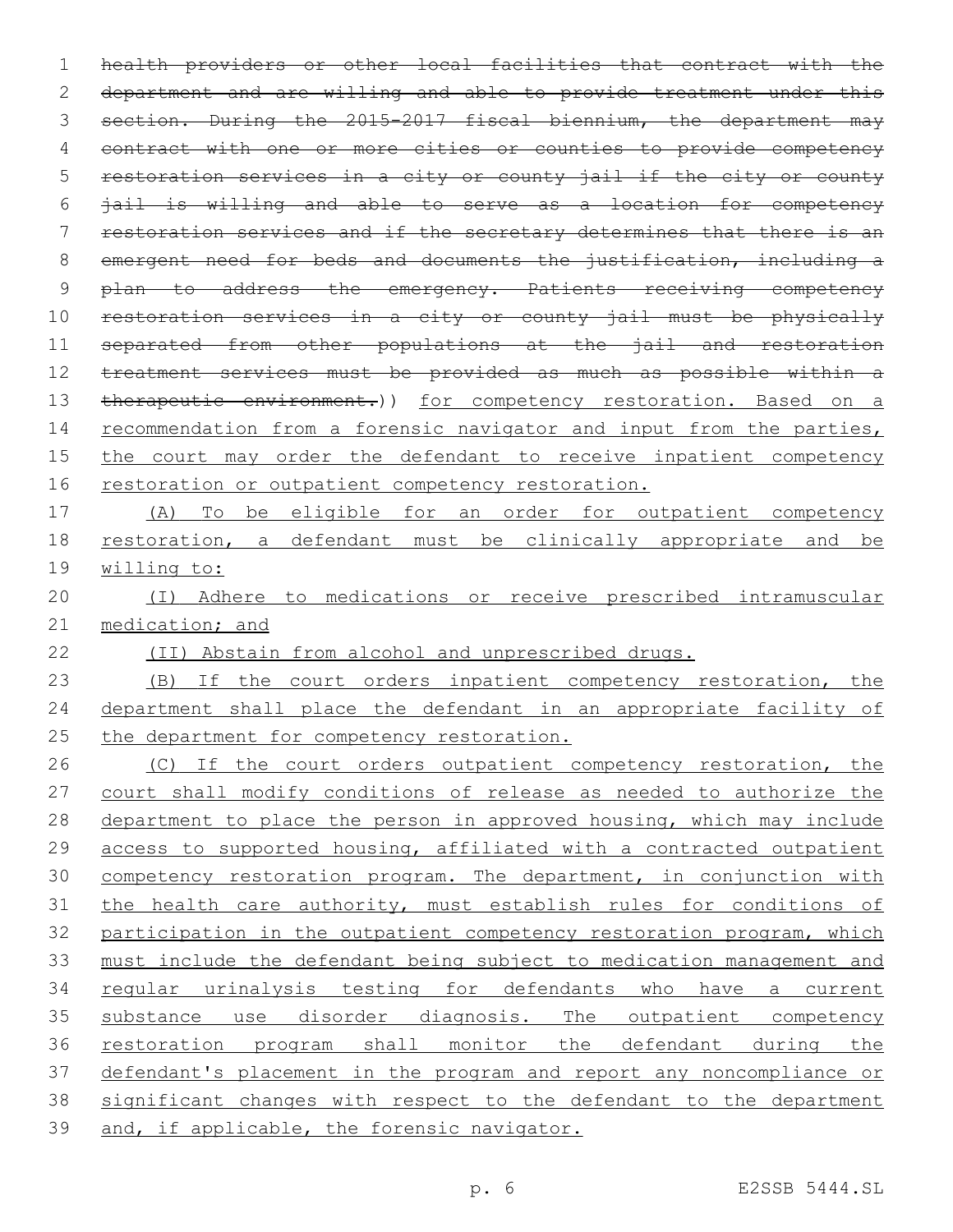(D) If a defendant fails to comply with the restrictions of the outpatient restoration program such that restoration is no longer 3 appropriate in that setting or the defendant is no longer clinically appropriate for outpatient competency restoration, the department shall remove the defendant from the outpatient restoration program and place the defendant instead in an appropriate facility of the department for inpatient competency restoration for no longer than the time allowed as if the defendant had been initially placed into inpatient competency restoration, in addition to reasonable time for 10 transport to or from the facility. The department shall notify the 11 court and parties of the change in placement before the close of the 12 next judicial day. The court shall schedule a hearing within five 13 days to review the placement and conditions of release of the 14 defendant and issue appropriate orders. The standard of proof shall 15 be a preponderance of the evidence, and the court may in its 16 discretion render its decision based on written submissions, live 17 testimony, or remote testimony.

18 (E) The court may not issue an order for outpatient competency 19 restoration unless the department certifies that there is an available appropriate outpatient competency restoration program that has adequate space for the person at the time the order is issued or the court places the defendant under the guidance and control of a professional person identified in the court order.

24 (ii) The ninety day period for ((evaluation and treatment)) 25 competency restoration under this subsection (1) includes only the time the defendant is actually at the facility and is in addition to reasonable time for transport to or from the facility.

 (b) For a defendant whose highest charge is a class C felony, or a class B felony that is not classified as violent under RCW 9.94A.030, the maximum time allowed for the initial period of commitment for competency restoration is forty-five days. The forty- five day period includes only the time the defendant is actually at the facility and is in addition to reasonable time for transport to 34 or from the facility.

 (c) If the court determines or the parties agree that the defendant is unlikely to regain competency, the court may dismiss the charges without prejudice without ordering the defendant to undergo restoration treatment, in which case the court shall order that the defendant be referred for evaluation for civil commitment in the manner provided in subsection (4) of this section.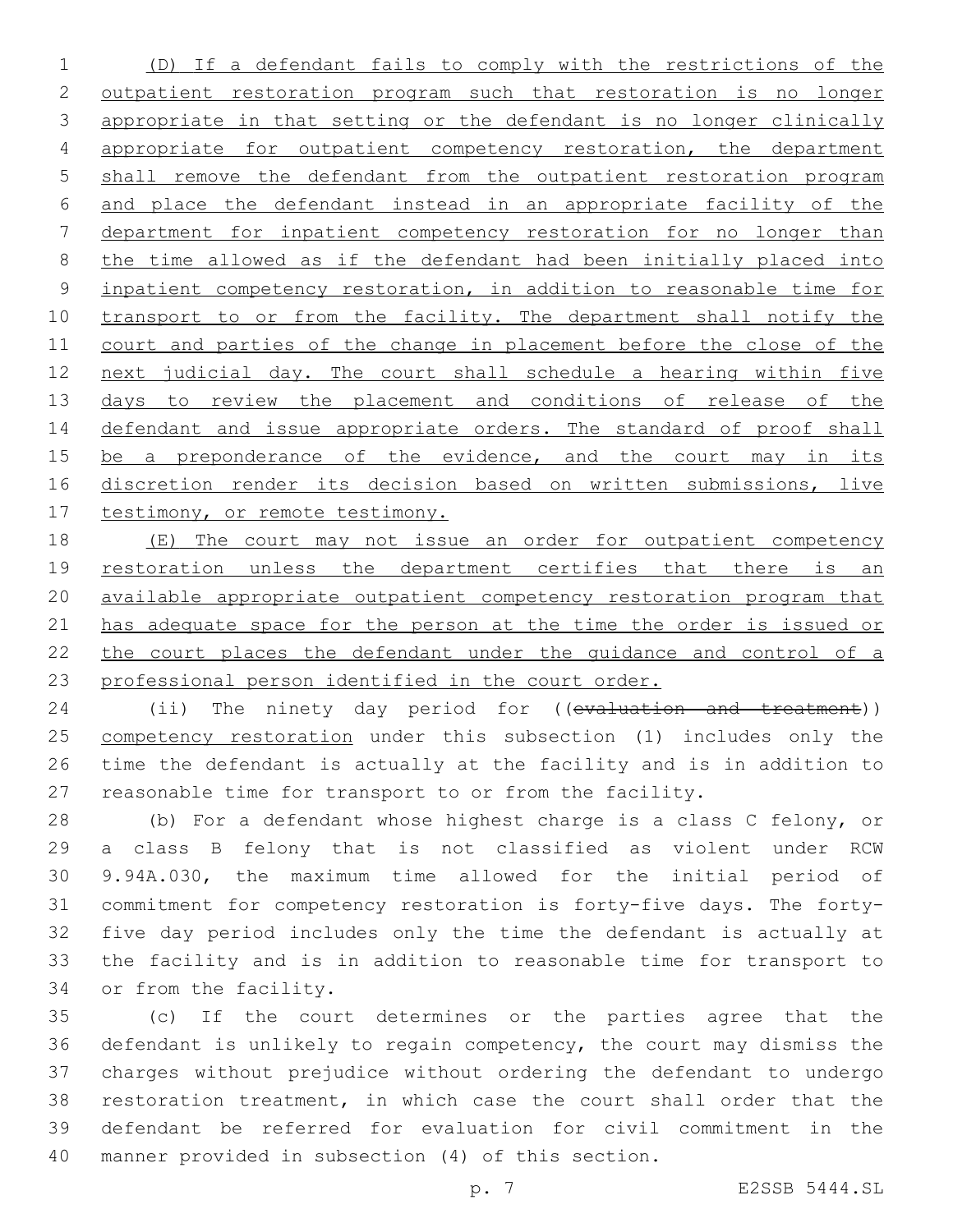(2) On or before expiration of the initial period of commitment under subsection (1) of this section the court shall conduct a hearing, at which it shall determine whether or not the defendant is incompetent.4

 (3) If the court finds by a preponderance of the evidence that a defendant charged with a felony is incompetent, the court shall have the option of extending the order of commitment or alternative treatment for an additional period of ninety days, but the court must at the time of extension set a date for a prompt hearing to determine the defendant's competency before the expiration of the second 11 restoration period. The defendant, the defendant's attorney, or the prosecutor has the right to demand that the hearing be before a jury. No extension shall be ordered for a second or third restoration period as provided in subsection (4) of this section if the defendant's incompetence has been determined by the secretary to be solely the result of a developmental disability which is such that competence is not reasonably likely to be regained during an extension. The ninety-day period includes only the time the defendant is actually at the facility and is in addition to reasonable time for 20 transport to or from the facility.

 (4) For persons charged with a felony, at the hearing upon the expiration of the second restoration period or at the end of the first restoration period in the case of a defendant with a developmental disability, if the jury or court finds that the 25 defendant is incompetent, or if the court or jury at any stage finds that the defendant is incompetent and the court determines that the defendant is unlikely to regain competency, the charges shall be dismissed without prejudice, and the court shall order the defendant be committed to a state hospital as defined in RCW 72.23.010 for up to seventy-two hours starting from admission to the facility, excluding Saturdays, Sundays, and holidays, for evaluation for the purpose of filing a civil commitment petition under chapter 71.05 RCW. The criminal charges shall not be dismissed if the court or jury finds that: (a) The defendant (i) is a substantial danger to other persons; or (ii) presents a substantial likelihood of committing criminal acts jeopardizing public safety or security; and (b) there is a substantial probability that the defendant will regain competency within a reasonable period of time. In the event that the court or jury makes such a finding, the court may extend the period of commitment for up to an additional six months. The six-month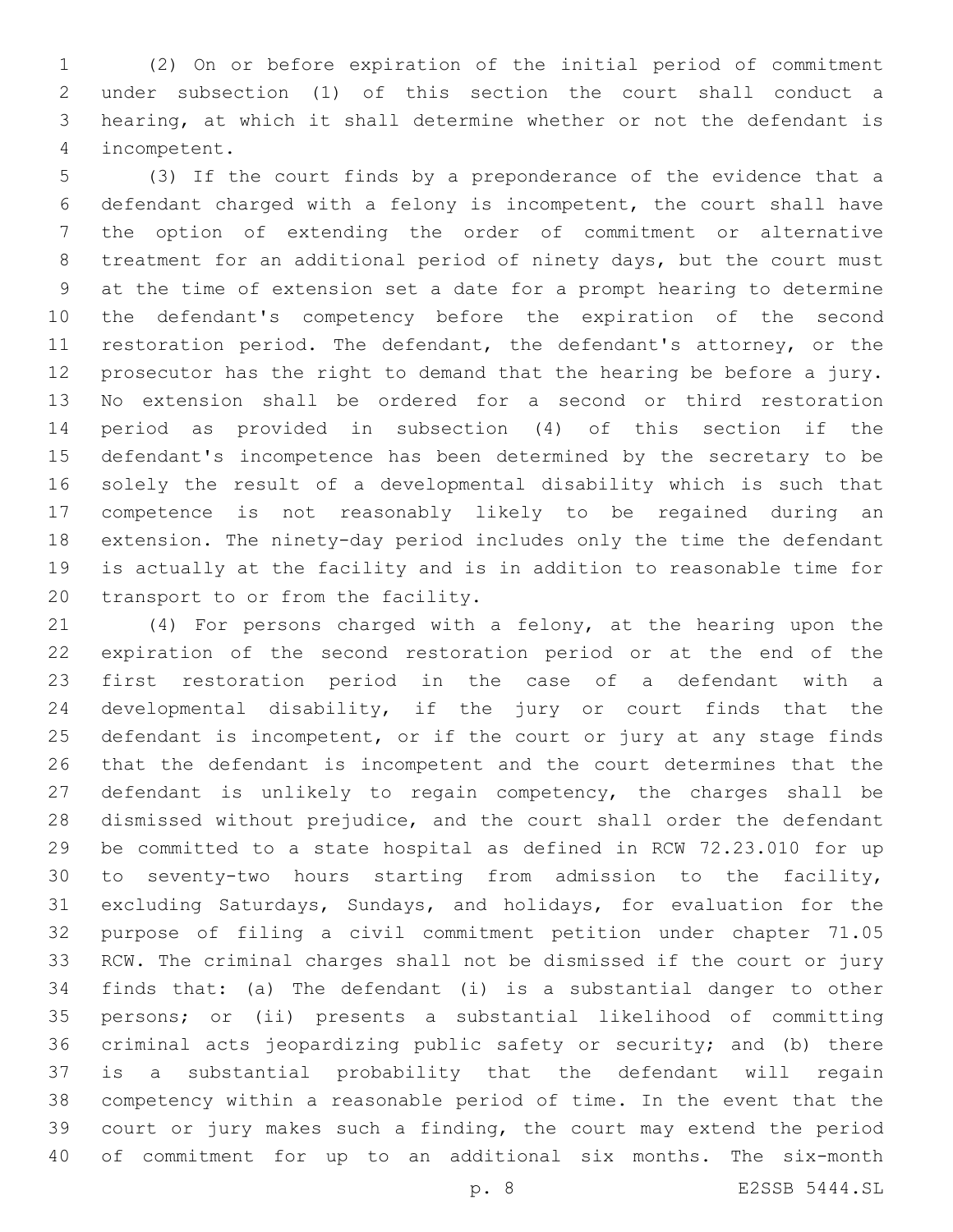1 period includes only the time the defendant is actually at the 2 facility and is in addition to reasonable time for transport to or 3 from the facility.

4 **Sec. 5.** RCW 10.77.088 and 2016 sp.s. c 29 s 411 are each amended 5 to read as follows:

6 (1)( $(\overline{a})$ ) If the defendant is charged with a nonfelony crime 7 which is a serious offense as identified in RCW 10.77.092 and found 8 by the court to be not competent, then the court:

 (a) Shall dismiss the proceedings without prejudice and detain the defendant for sufficient time to allow the designated crisis 11 responder to evaluate the defendant and consider initial detention 12 proceedings under chapter 71.05 RCW, unless the prosecutor objects to the dismissal and provides notice of a motion for an order for competency restoration, in which case the court shall schedule a hearing within seven days to determine whether to enter an order of 16 competency restoration.

17 (b) At the hearing, the prosecuting attorney must establish that 18 there is a compelling state interest to order competency restoration 19 treatment for the defendant. The court may consider prior criminal 20 history, prior history in treatment, prior history of violence, the 21 quality and severity of the pending charges, any history that 22 suggests whether or not competency restoration treatment is likely to 23 be successful, in addition to the factors listed under RCW 10.77.092. 24 If the prosecuting attorney proves by a preponderance of the evidence 25 that there is a compelling state interest in ordering competency 26 restoration, then the court shall order competency restoration in 27 accordance with subsection (2)(a) of this section.

28 (2)(a) If a court finds pursuant to subsection (1)(b) of this 29 section that there is a compelling state interest in pursuing 30 competency restoration treatment, then the court  $((+\pm))$  shall commit 31 the defendant to the custody of the secretary ((who shall place such 32 defendant in an appropriate facility of the department for evaluation 33 and treatment;

 (ii) May alternatively order the defendant to undergo evaluation and treatment at some other facility or provider as determined by the department, or under the guidance and control of a professional person. The facilities or providers may include community mental health providers or other local facilities that contract with the department and are willing and able to provide treatment under this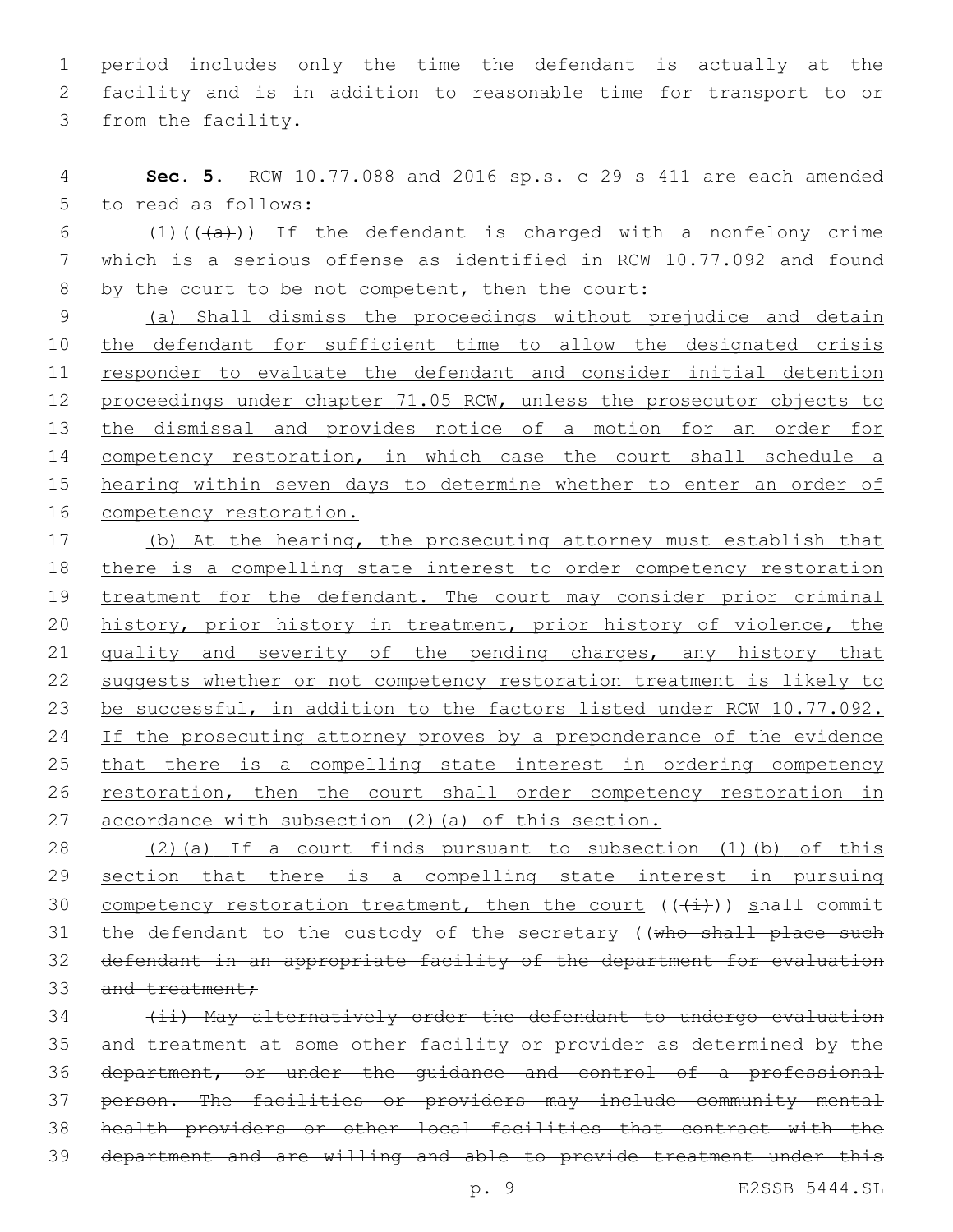section. During the 2015-2017 fiscal biennium, the department may 2 contract with one or more cities or counties to provide competency 3 restoration services in a city or county jail if the city or county jail is willing and able to serve as a location for competency restoration services and if the secretary determines that there is an emergent need for beds and documents the justification, including a plan to address the emergency. Patients receiving competency restoration services in a city or county jail must be physically 9 separated from other populations at the jail and restoration treatment services must be provided as much as possible within a 11 therapeutic environment.)) for competency restoration. Based on a recommendation from a forensic navigator and input from the parties, 13 the court may order the defendant to receive inpatient competency 14 restoration or outpatient competency restoration. (i) To be eligible for an order for outpatient competency 16 restoration, a defendant must be clinically appropriate and be willing to: (A) Adhere to medications or receive prescribed intramuscular medication; and (B) Abstain from alcohol and unprescribed drugs. (ii) If the court orders inpatient competency restoration, the department shall place the defendant in an appropriate facility of 23 the department for competency restoration under (b) of this subsection.

25 (iii) If the court orders outpatient competency restoration, the court shall modify conditions of release as needed to authorize the 27 department to place the person in approved housing, which may include access to supported housing, affiliated with a contracted outpatient competency restoration program. The department, in conjunction with the health care authority, must establish rules for conditions of participation in the outpatient competency restoration program, which must include the defendant being subject to medication management and regular urinalysis testing for defendants who have a current substance use disorder diagnosis. The outpatient competency restoration program shall monitor the defendant during the defendant's placement in the program and report any noncompliance or significant changes with respect to the defendant to the department and, if applicable, the forensic navigator. (iv) If a defendant fails to comply with the restrictions of the

outpatient competency restoration program such that restoration is no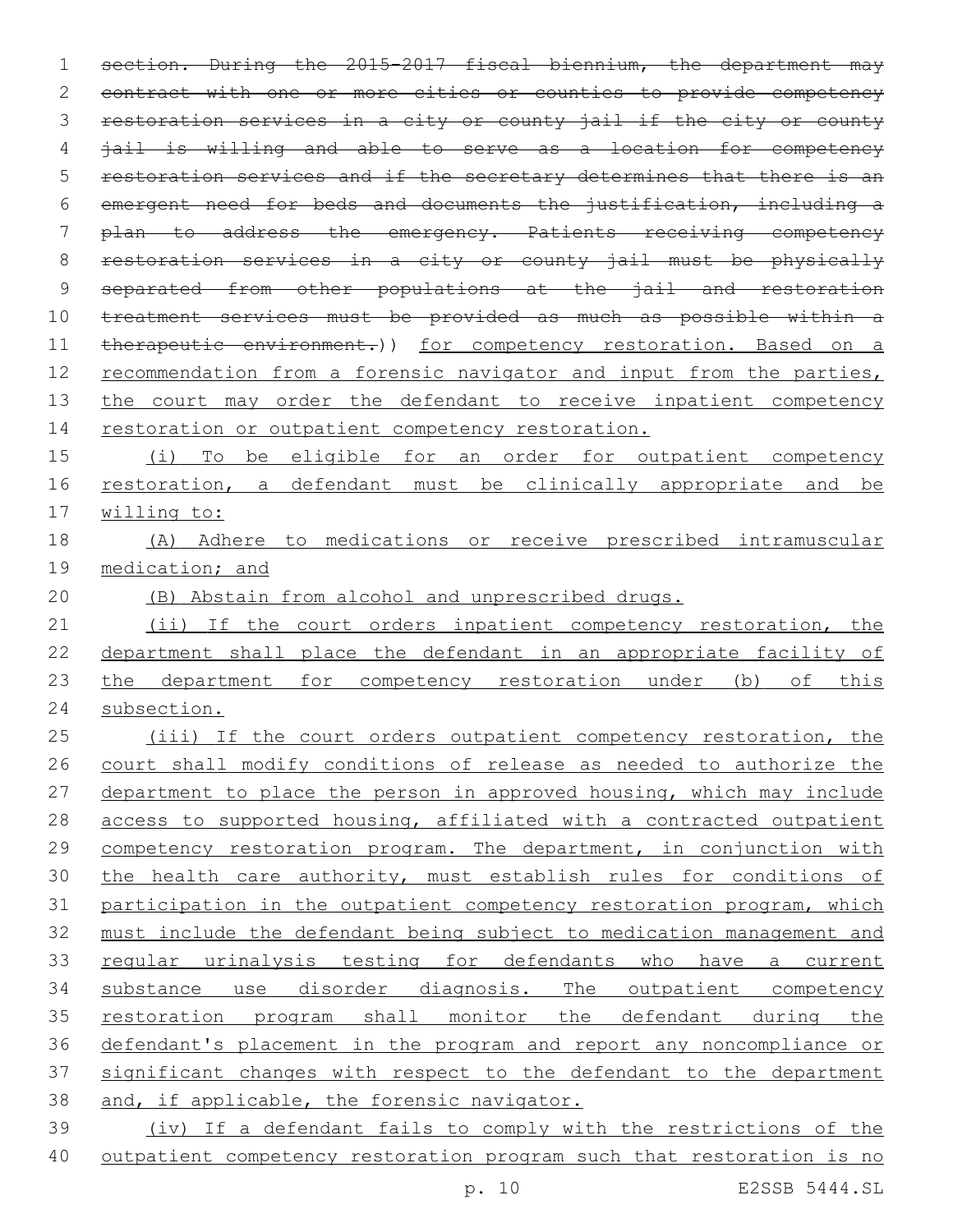1 longer appropriate in that setting or the defendant is no longer 2 clinically appropriate for outpatient competency restoration, the 3 department shall remove the defendant from the outpatient restoration 4 program. The department shall place the defendant instead in an 5 appropriate facility of the department for inpatient competency 6 restoration for no longer than twenty-nine days regardless of any 7 time spent in outpatient competency restoration, in addition to 8 reasonable time for transport to or from the facility. The department 9 shall notify the court and parties of the change in placement before 10 the close of the next judicial day. The court shall schedule a 11 hearing within five days to review the placement and conditions of 12 release of the defendant and issue appropriate orders. The standard 13 of proof shall be a preponderance of the evidence, and the court may 14 in its discretion render its decision based on written submissions, 15 live testimony, or remote testimony.

16 (v) The court may not issue an order for outpatient competency 17 restoration unless the department certifies that there is an 18 available appropriate outpatient restoration program that has 19 adequate space for the person at the time the order is issued or the 20 court places the defendant under the guidance and control of a 21 professional person identified in the court order.

22 (b) The placement under (a)  $((+i)$  and  $(i+1)$ ) of this subsection 23 shall not exceed ((fourteen)) twenty-nine days ((in addition to any 24 unused time of the evaluation under RCW 10.77.060. The court shall 25 compute this total period and include its computation in the order. 26 The fourteen-day period plus any unused time of the evaluation under 27 RCW 10.77.060 shall)) if the defendant is ordered to receive 28 inpatient competency restoration, or shall not exceed ninety days if 29 the defendant is ordered to receive outpatient competency 30 restoration. The court may order any combination of this subsection, 31 not to exceed ninety days. This period must be considered to include 32 only the time the defendant is actually at the facility and shall be 33 in addition to reasonable time for transport to or from the 34 facility( $(f -$ 

35 (iii) May alternatively order that the defendant be placed on 36 conditional release for up to ninety days for mental health treatment 37 and restoration of competency; or

38 (iv) May order any combination of this subsection)).

 $39$  (((b))) (c) If the court has determined or the parties agree that 40 the defendant is unlikely to regain competency, the court may dismiss